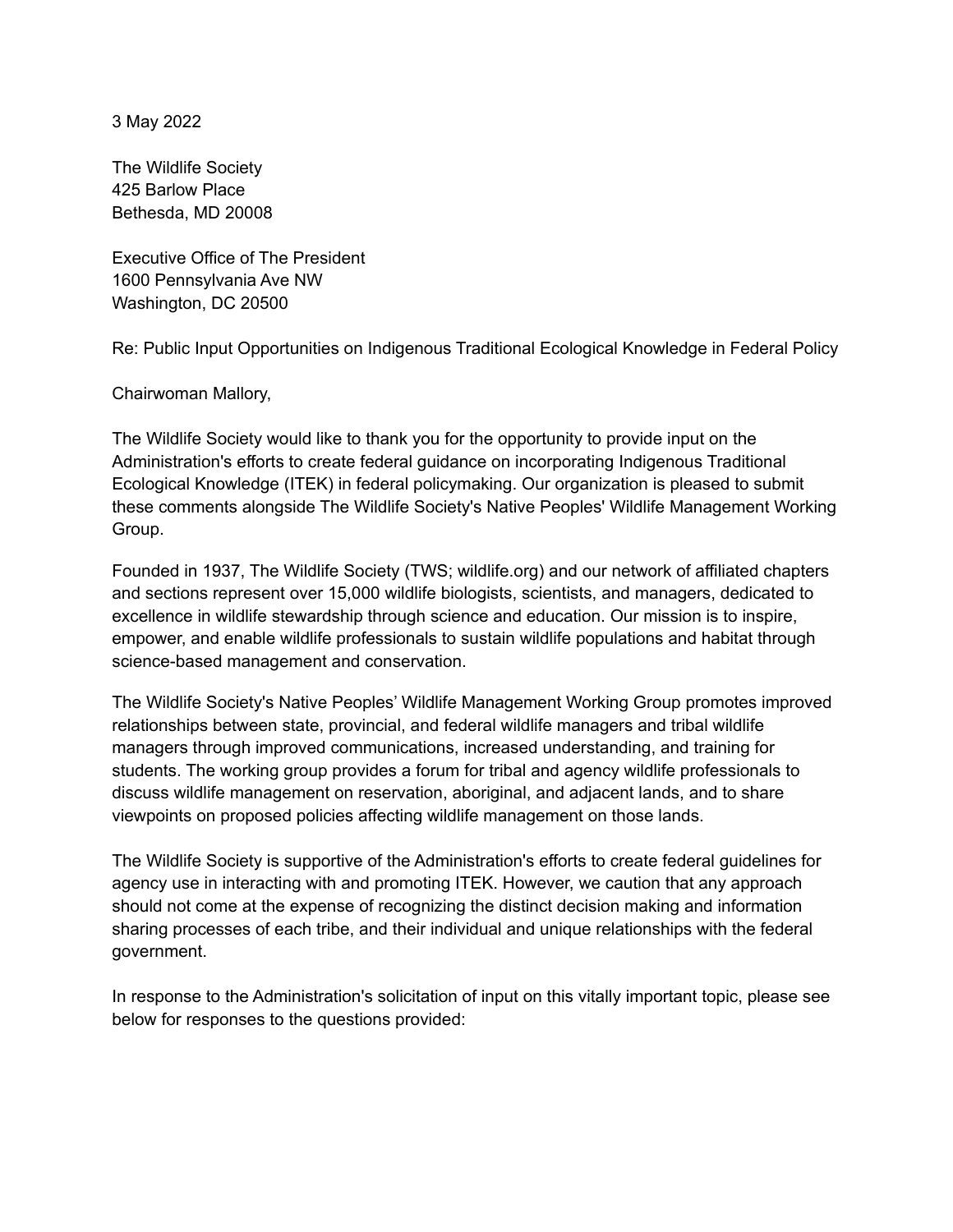## *1. What would you like Federal employees to know about ITEK?*

**The use of "Best Available Science" in solicitation of input.** The term "best available science" is one with explicit regulatory implications, however, it may not be the most appropriate term when soliciting input on federal actions and decision making from a diversity of audiences.

Foundational environmental laws, such as the Endangered Species Act, are purposefully vague in their interpretation of what parties they view to provide the best available science when considering species listing and critical habitat decisions. Attempts at defining "best available science" in regulation have been challenged by the context-specific nature of species-specific rulemaking.

Challenges surrounding the ability to concretely determine what parties are providing "best available science" can be magnified in more localized land management conservation planning activities, where information is being solicited from a diversity of stakeholders with a direct interaction with the resource. In these cases, requesting input through requests of the "best available science" can have the effect of excluding ITEK or other information not based in western science practices.

In the solicitation of public input to inform federal decision making, other language, such as "best available information", should be considered. The use of new language must be complimented by relevant context in any agency guidance provided - a core component of which should be training for federal professionals soliciting such information.

**Distinctions between ITEK and western science.** When soliciting multi-stakeholder input in management decisions, it is important to not impose western science standards in attempts to validate ITEK. This is of particular importance when determining appropriate federal activities impacting resources of both ecological and cultural significance, where western science practices can fall short in providing adequate stakeholder information and involvement.

When soliciting stakeholder information to inform decision making, the use of ITEK should only be done if Free, Prior and Informed Consent (FPIC) of the knowledge holder is received. [Free,](https://www.fao.org/indigenous-peoples/our-pillars/fpic/en/) Prior and [Informed](https://www.fao.org/indigenous-peoples/our-pillars/fpic/en/) Consent is a specific right that pertains to indigenous peoples and is recognised in the United Nations Declaration on the Rights of Indigenous Peoples. It allows them to give or withhold consent to a project that may affect them or their territories. Once they have given their consent, they can withdraw it at any stage. Furthermore, FPIC enables them to negotiate the conditions under which the project will be designed, implemented, monitored and evaluated.

*2. Thinking about the areas where you engage with the Federal government, how would you like to work with Federal departments and agencies in the future to ensure that ITEK properly informs Federal processes and policies? What challenges do you foresee?*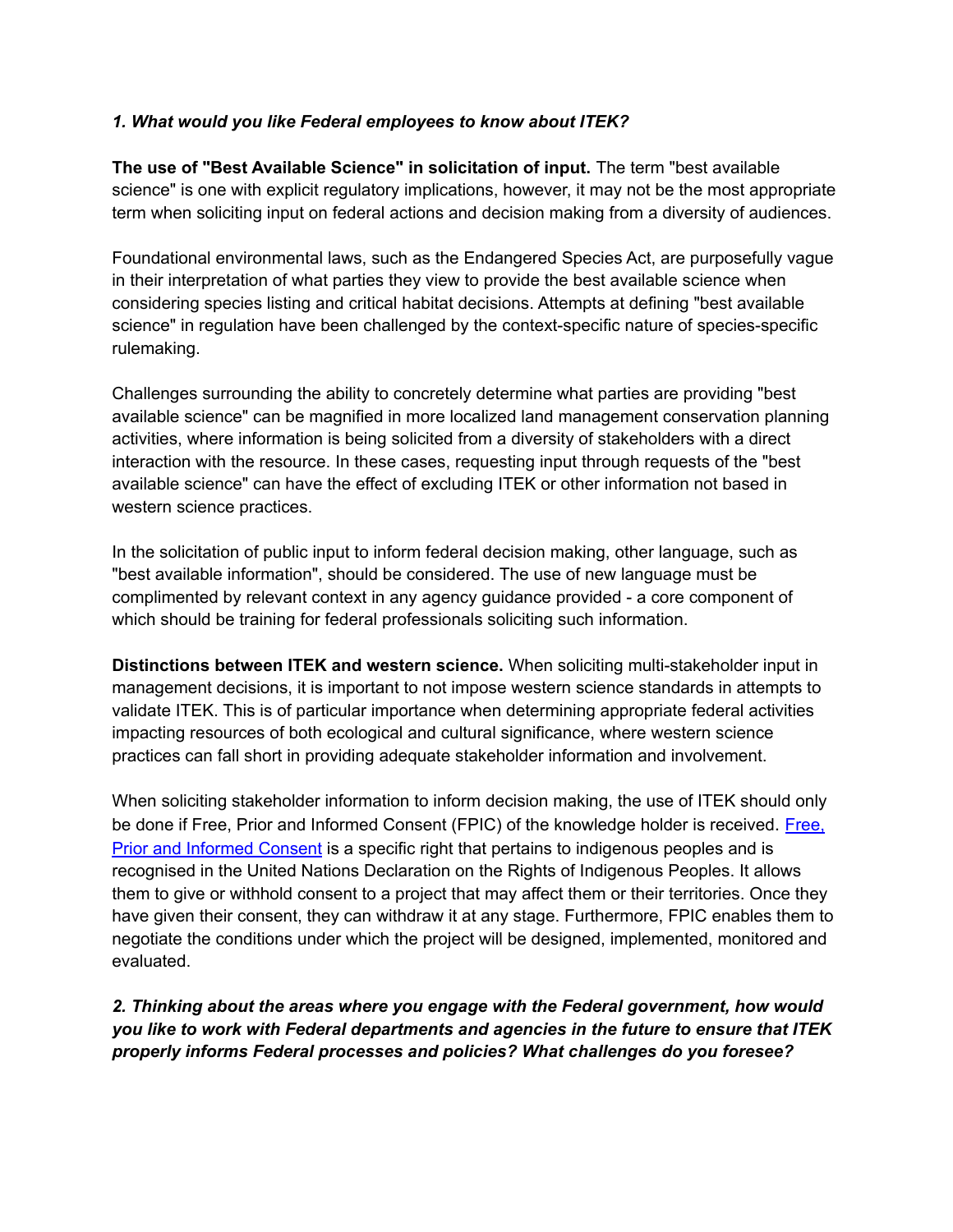**Federal employee training.** Training of federal employees on new agency guidance and the implementation of existing agency guidance, such as Joint [Secretarial](https://www.doi.gov/sites/doi.gov/files/elips/documents/so-3403-joint-secretarial-order-on-fulfilling-the-trust-responsibility-to-indian-tribes-in-the-stewardship-of-federal-lands-and-waters.pdf) Order 3203, will be of foundational importance in any federal implementation of ITEK in decision making. Any such training should include the need for FPIC when coordinating and consulting with tribal leadership.

For federal scientists, training should also include guidelines for serving as editors or referees of non-federal journals as they undertake review of manuscripts based on ITEK. For scientific publications published by the federal government, specific guidelines should be developed for the editing and review of papers that include ITEK.

The Wildlife Society's publications team has been grappling with similar questions as we consider and promote appropriate use of ITEK in our organization's peer-reviewed journals. Such questions are permeating throughout the scientific community. In implementation of ITEK guidance for publishing in scientific literature, please consider professional scientific societies such as TWS a partner in working towards an appropriate approach.

**Tribal representation in federal hiring.** In addition to the need to train current federal employees on ITEK and FPIC, the federal government must continue reviews of hiring practices to determine barriers for both recruitment and retention of both tribal employees and ITEK holders in all federal positions, particularly those involved in stakeholder coordination and consultation.

With the recent release of the Department of the Interior's [Equity](https://www.doi.gov/sites/doi.gov/files/eo13985-02-10-2022-doi-equity-action-plan-final-with-cover.pdf) Action Plan, the Administration has stated its intent to partner with tribal colleges and universities to teach students how to interact with federal grant applications. This skill will be helpful for students that go on to work for a tribal government, however, additional attention should be paid to the interactions that tribal students and individuals have with federal governance structures when contemplating next steps in their career. This is of added importance when looking to recruit ITEK holders. These holders will have a diversity of experiences in interacting with formalized natural resource governance structures, and it is important that they are not overlooked based on historical recruiting practices.

**Work to increase funding and support for tribes, tribal professionals, and tribal colleges and universities.** As noted in DOI's Equity Action Plan, many barriers can prevent tribal governments from applying to and accessing federal grants. Presently, many funding opportunities available to tribes go through competitive review and are only provided for one fiscal year. Even if a tribe does have the capacity to manage and apply for grants, the competitive grant structure can often leave tribes unable to secure long-term funding for a natural resource project of concern.

In addition to a planned Department review of grants available to tribes, the Administration should continue relaying support for dedicated tribal funding mechanisms, such as passage of the Recovering America's Wildlife Act.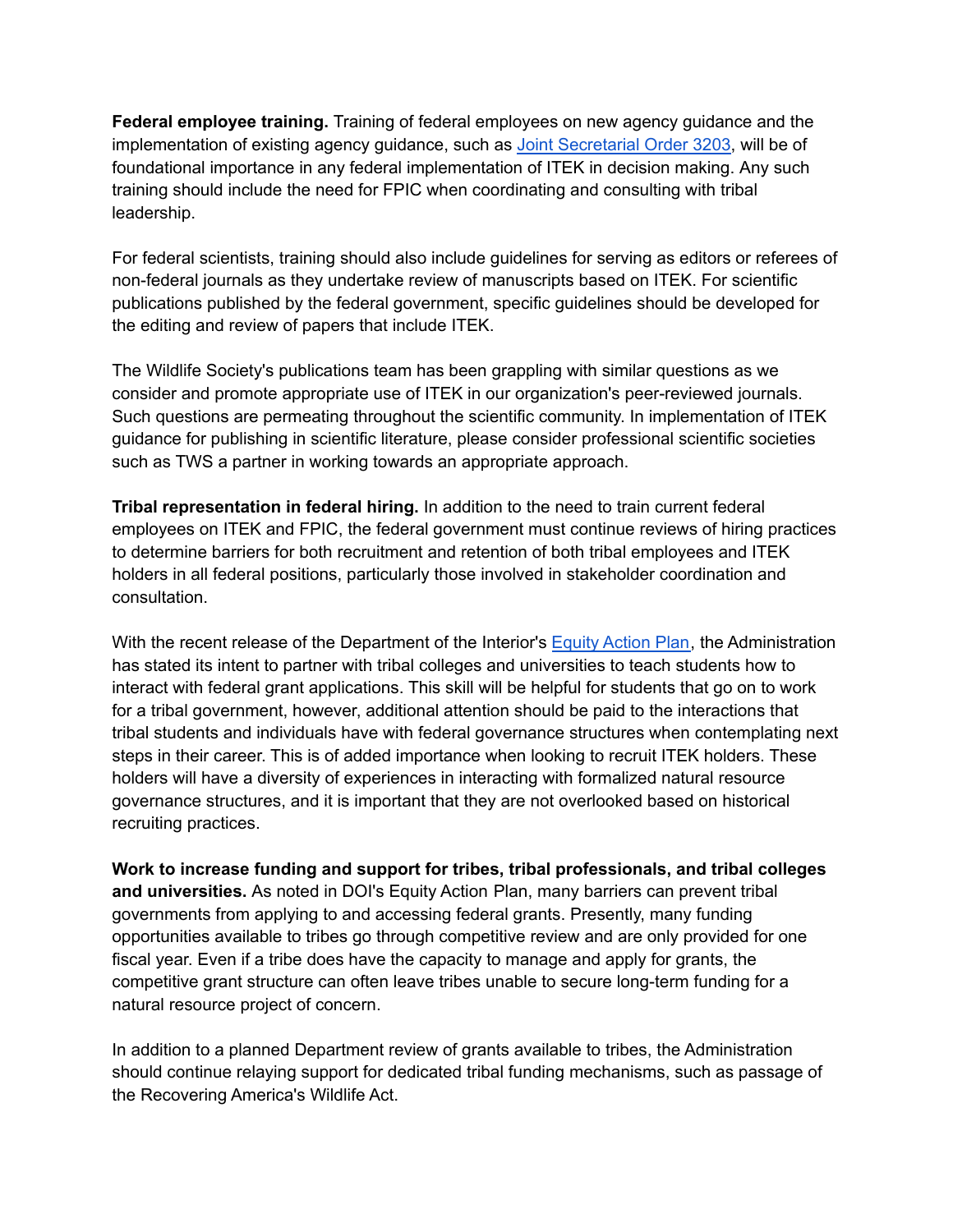The Administration should also work to build funding and support for federal programs that target the next generation of natural resources professionals, particularly within tribal colleges and universities and their associated interagency projects. Programs such as the U.S. Geological Survey's Regional Climate Adaptation Science Centers (CASCs) engage the next generation of professionals on scientific inquiries provided by multiple regional stakeholders on the mechanisms for adapting to a changing climate. In partnership with the Bureau of Indian Affairs, the CASCs are adding tribal liaison positions with the goal of making tribal nations in the CASC's region an equal partner in determining research needs. The Wildlife Society is supportive of this interagency partnership as well as the Administration's request for additional CASC funding in FY 2023.

## *Are there existing guidance documents, agreements, or practices that provide good examples of how ITEK should be elevated in Federal processes and policies?*

Please see below for a list of resources provided by TWS membership that can assist in informing the development of government-wide guidelines:

- National Fish, Wildlife, and Plants Climate [Adaptation](https://toolkit.climate.gov/sites/default/files/NFWPCAS-Final_0.pdf) Strategy (2012) and the [2021](https://www.fishwildlife.org/application/files/4216/1161/3356/Advancing_Strategy_Report_FINAL.pdf) [updated](https://www.fishwildlife.org/application/files/4216/1161/3356/Advancing_Strategy_Report_FINAL.pdf) report - Produced by an intergovernmental working group of federal, state, and tribal agency representatives, explores mechanisms and tools to enable natural resource professionals to adapt to a changing climate.
- A Synthesis of Literature on Traditional Ecological [Knowledge](https://cpb-us-e1.wpmucdn.com/blogs.uoregon.edu/dist/c/389/files/2010/11/TEK_CC_Draft_3-13-2012.pdf) and Climate Change Published in 2012 by the Pacific Northwest Tribal Climate Change Project.
- Forest Service R&D Tribal [Engagement](https://www.fs.fed.us/research/docs/tribal-engagement/consultation/roadmap.pdf) Roadmap Published in 2015, with input provided by the research subcommittee of the Intertribal Timber Council.
- Introduction to Traditional Ecological Knowledge in Wildlife [Conservation](https://wildlife.org/wp-content/uploads/2022/05/Ramos-et-al.2016.Introduction-to-Traditional-Ecological-Knowledge-in-Wildlife-Conservation.pdf) Published in 2015 by Seafha C. Ramos (Yurok/Karuk), Tanya M. Shenk, and Kirsten M. Leong of the National Park Service.
- Resources published by Dr. Frank Lake of the U.S. Forest Service alongside contributors:
	- [Conceptualizing](https://www.fs.usda.gov/treesearch/pubs/63527) Indigenous Cultural Ecosystem Services (ICES) and benefits under changing climate [conditions](https://www.fs.usda.gov/treesearch/pubs/63527) in the Klamath River Basin and their implications for land [management](https://www.fs.usda.gov/treesearch/pubs/63527) and governance (2021)
	- Indigenous fire stewardship: [Federal/Tribal](https://www.fs.usda.gov/treesearch/pubs/62060) partnerships for wildland fire research and [management](https://www.fs.usda.gov/treesearch/pubs/62060) (2021)
	- [Considering](https://www.fs.usda.gov/treesearch/pubs/57159) diverse knowledge systems in forest landscape restoration (2021)
	- Integration of Traditional and Western [knowledge](https://www.fs.usda.gov/treesearch/pubs/57158) in forest landscape restoration (2018)

*The fifth National Climate [Assessment](https://www.globalchange.gov/nca5) (NCA5), currently underway, is a congressionally-mandated report that assesses observed and projected impacts of climate change across the United States. How do you recommend ITEK be represented in the development processes and content of National Climate Assessments?*